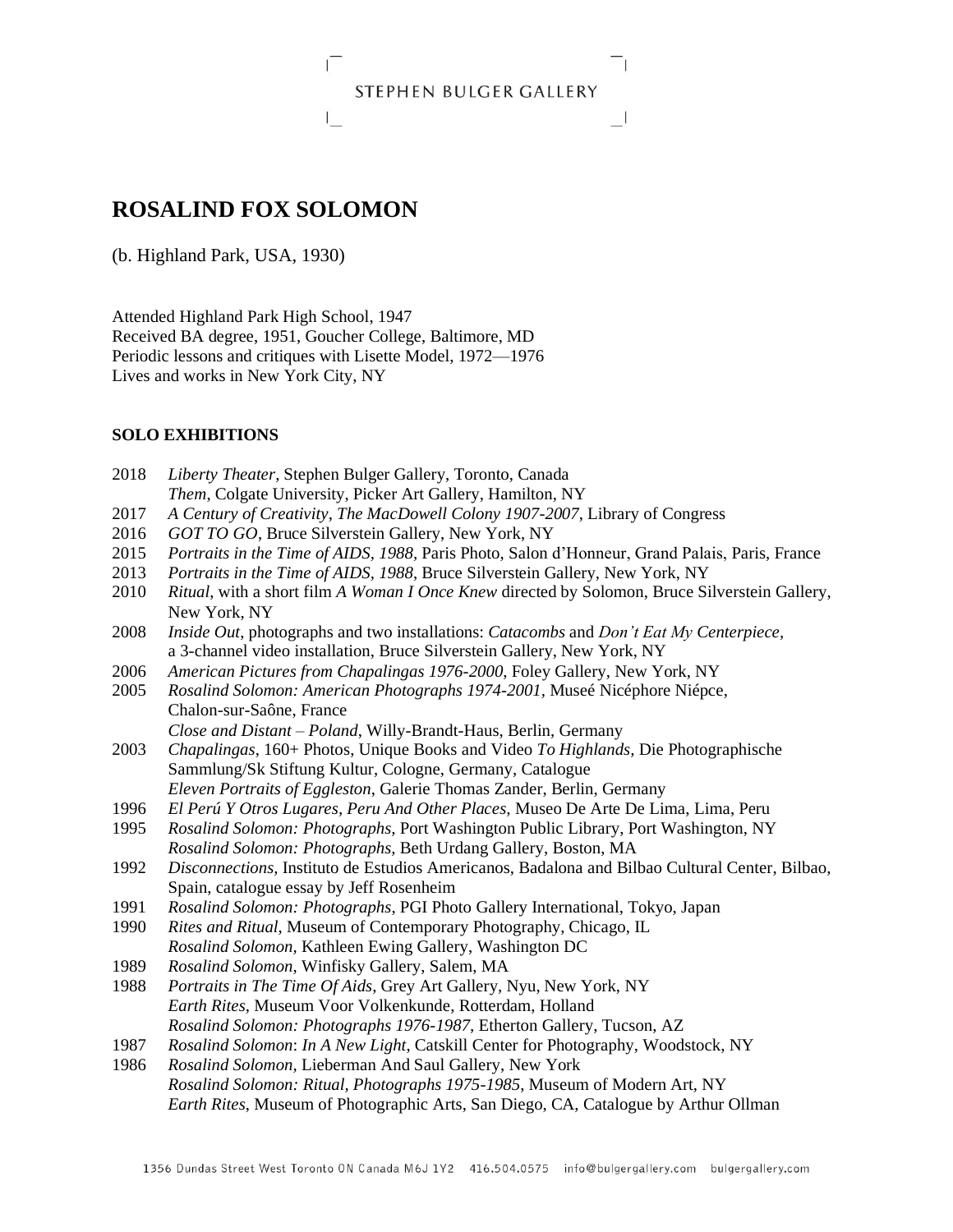*Rosalind Solomon: Photographies*, Espace, Union des Banques a Paris, Paris, France *Indian Love Rites: Durga Puja and Kali Puja in Calcutta*. Ethnic Folkways Records FE 4349, 1986. Recording produced by Solomon, and with photographs by her. The sounds of Durga Puja and Kali Puja. Reissued by Smithsonian Folkways.

- 1985 *Corazón: Songs and Music Recorded in Peru by Rosalind Solomon*. Folkways Records FSS 34035, 1985. Recorded, produced and with photographs by Solomon. Reissued by Smithsonian Folkways.
- 1984 *Rosalind Solomon: India*, American Center, New Delhi, India, Catalogue by Will Stapp *Rosalind Solomon*, Gulf and Western Gallery, Tisch School of the Arts, NYU, NY *Adios*, installation with photos, sound, and objects based on the raised tombs, Ancash, Peru
- 1982 *Rosalind Solomon: India,* George Eastman House, Rochester, NY *Peru,* Film in the Cities, Minneapolis, MN *Peru*, Ikona Gallery, Venice, Italy, catalogue by Živa Kraus and Ljerka Mifka
- 1981 *First Mondays in Scottsboro*, University of Tennessee, Chattanooga, TN 1980 *Selected Images*, Sander Gallery, Washington DC
- *Rosalind Solomon: Washington*, Corcoran Gallery of Art, Washington D.C., Catalogue Essay by Jane Livingston
- 1978 *Rosalind Solomon*, Sander Gallery, Washington DC *Southern Portraits*, The Photographers' Gallery, London, England
- 1975 *First Mondays In Scottsboro*, Birmingham Museum of Art, Birmingham, AL *Photography by Rosalind Solomon*, Hunter Museum of Art, Chattanooga, TN
- 1974 *DOLLS AND MANIKINS*, NEIKRUG GALLERY, NEW YORK, NY
- 1973 *Journey through India and Nepal*, Neikrug Gallery, New York, NY
- 1972 *Photographs of India,* Neikrug Gallery, New York, NY

# **GROUP EXHIBITIONS**

- 2019 *Lisette Model. Une Ecole du Regard,* Institut Pour La Photographie, Lille, France *This Place,* Jüdisches Museum Berlin | Jewish Museum Berlin, Germany
- 2018 *We are the subject: Model, Arbus, Solomon*, Bruce Silverstein Gallery, New York, NY *One Place Understood: Photographs from the Do Good Fund Collection*, Ogden Museum of Southern Art, New Orleans, LA TAG (Treatment Action Group) Exhibition, Westbeth, New York
- 2017 *[A Century of Creativity, The MacDowell Colony 1907—2007](http://www.loc.gov/exhibits/macdowell/contemporary/index.html#object_6)*, Library of Congress, 2017 *On the Paths of Enlightenment: The Myth of India in Western Culture 1808—2017*, Fondazione Museo d'Art della Svizzera Italiana, Lugano, Italy
- 2016 *This Place,* Brooklyn Museum, Brooklyn, Ny, Catalogue, Charlotte Cotton, Mack Books *Art AIDS America*, The Bronx Museum of the Arts, Bronx, New York *Mit anderen Augen. Das Porträt in der zeitgenössischen Fotografie = With Different Eyes: The Portrait in Contemporary Photography*, Die Photografische Sammlung/SK Stiftung Kultur, Cologne, Germany
- 2015 *This Place*, Norton Museum of Art, West Palm Beach, FL *This Place,* Tel Aviv Museum of Art, Tel Aviv, Israel *Greater New York*, Moma Ps1, Long Island City, NY *After the Moment: Reflections on Robert Mapplethorpe*, Contemporary Arts Center, Cincinnati, OH *ME: Photographic Self Portraits*, Ricco Maresca Gallery, New York, NY
- 2014 *This Place (Wendy Ewald, Martin Kollar, Josef Koudelka, Jungjin Lee, Gilles Peress, Fazal Sheikh, Stephen Shore, Rosalind Solomon, Thomas Struth, Jeff Wall, Nick Waplington, And Frédéric Brenner),* Czech Republic, Charlotte Cotton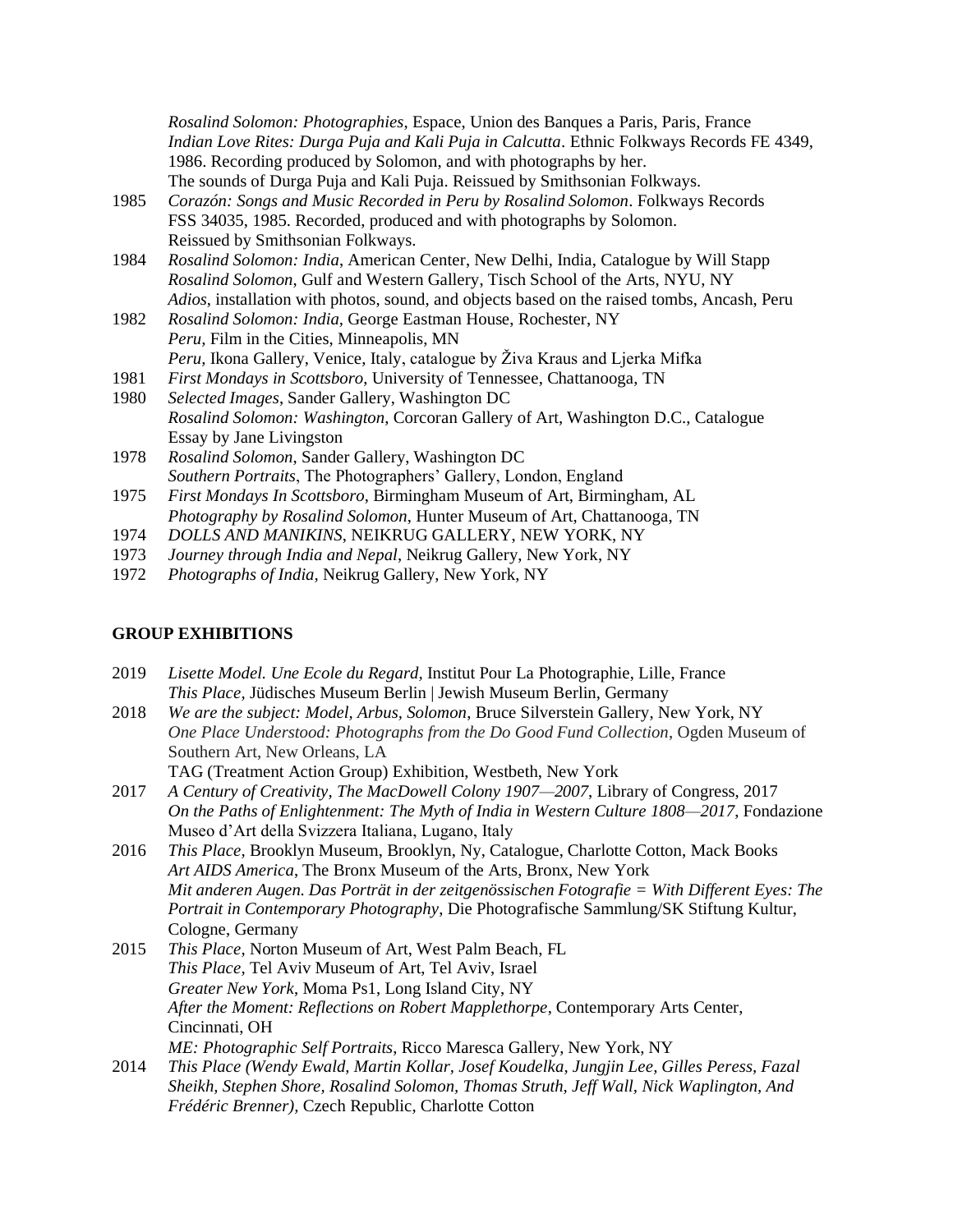*Them,* A Performance with Projected Images, Fox Solomon Reading *Them* Texts, Cello Improvisation by Sam Im, Beatrice Theater, School of Visual Arts, New York, NY *The Female Gaze: A Survey of Photography by Women from the 19th-20th Centuries*, Haverford College, Ardmore, PA

- 2013 *The First 15: Photography from the Meredith S. Moody Residency in Yaddo*, Tang Museum, Skidmore College, Saratoga, NY
- 2010 *The Original Copy: Photography of Sculpture, 1839 to Today*, Museum of Modern Art, New York, NY *Pictures by Women: A History of Modern Photography*, Museum of Modern Art, New York, NY
	- *Discoveries*, Bruce Silverstein Gallery, New York, NY
- 2007 *Lisette Model and Her Successors: Diane Arbus, Bruce Cratsley, Lynn Davis, Elaine Ellman, Larry Fink, Peter Hujar, Raymond Jacobs, Ruth Kaplan, Leon Levinstein, Eva Rubinstein, Gary Schneider, Rosalind Solomon, and Bruce Weber*, Aperture Foundation, New York, NY
- 2006 *Sepia at Seven*, Sepia Gallery, New York, NY *La Tajectoire de regard: Une exposition de photographies du xxe siècle*, Salle d'exposition du quai Antoine ler, Monaco *Holy Madness: Portraits of Tantric Siddhas*, Rubin Museum of Art, New York, NY *American Photographers: Fine Prints*, Photo Gallery International, Tokyo, Japan Foley Gallery Booth, Paris Photo, Paris, France  *Person, People, and Place*, Museum of Modern Art, New York, NY *European Month of Photography/Monat der Fotografie*, MUSA Museum auf Abruf, Wein, Austria *Americans*: *Photographs by Helen Levitt, Robert Frank, Lee Friedlander, Bruce Davidson, Gordon Parks, Burk Uzzle, Diane Arbus, Peter Hujar, Richard Avedon, Larry Clark, Rosalind Solomon, Ed Templeton, Ryan Mcginley*, Kunsthalle Wein, Vienna, Austria, catalogue Peter
	- Weiermair
- 2005 *Inaugural Installation of the Steichen Gallery*, Museum of Modern Art, New York, NY
- 2004 *Best of Collection of the Foundation*, Die Photographische Sammlung, Cologne, Germany
- 2003 *Wanderers, Travelers, and Adventurers: Images of Exploration from the Permanent Collection of the Museum of Photographic Arts*, Museum of Photographic Arts, San Diego, CA *Portraits/Visages 1853-2003,* Bibliothèque Nationale De France, France, Catalogue Svlvie Aubenas And Anne Biroleau *Faces*, Sepia International Inc., New York, NY
- 2002 *Pandemic: Facing AIDS*, Umbrage Editions and the United Nations, Barcelona, Spain, catalogue essay by Kofi Annan, Nadine Gordimer, Rory Kennedy and Nan Richardson *Banaras The Luminous City*, The Asia Society, New York, NY
	- *Dream Street*, Sepia International Inc., New York, NY
- 1999 F*emale*, Wessel + O'Connor Fine Art, Lambertville, NJ *Rosalind Solomon and Linda Connor: India*, Sepia International Inc., New York, NY *Thirteen*, Robert Mann Gallery, New York, NY *Au revoir Paris*, Galerie Zabriskie, Paris, France *Photography by Women from the Collection*, California Museum of Photography, Riverside, CA
- 1997 *India: A Celebration of Fifty Years of Independence*, Philadelphia Museum of Art, Philadelphia, PA
- 1996 *Women in Photography*, New York Public Library, New York, NY, Naomi Rosenblum, Barbara Tannenbaum and Akron Museum of Art *Portrait of My Mother*, Institute Francaise d'Ecosse*,* Edinburgh, Scotland, catalogue Viviane Esders *Photography in Latin America: A Spiritual Journey*, Brooklyn Museum of Art, NY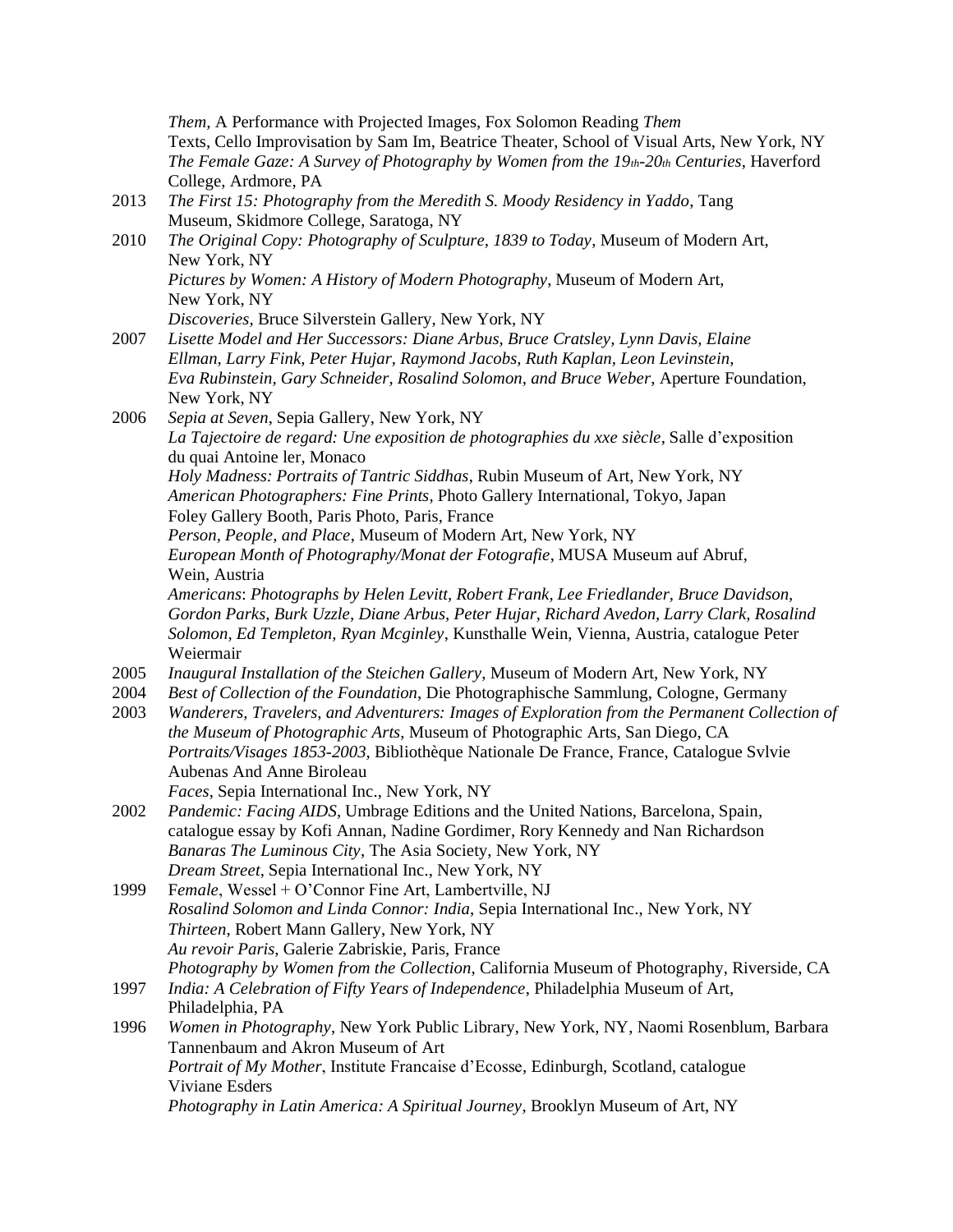|      | Spirit Witness, Hillman, Maron, Solomon, ACA Galleries, New York, NY                                                                            |
|------|-------------------------------------------------------------------------------------------------------------------------------------------------|
| 1995 | Recent Acquisition for the Photography Collection, Victoria and Albert Museum,                                                                  |
|      | London, England                                                                                                                                 |
|      | Animal Attractions, Howard Greenberg Gallery, New York, NY, ed. Diana Edkins                                                                    |
|      | Kissing, G. Ray Hawkins Gallery, Los Angeles, CA                                                                                                |
|      | Twentieth Century Photographs From the Permanent Collection, Centro Cultural de Arte                                                            |
|      | Contemporaneo, Mexico City, Mexico                                                                                                              |
| 1994 | Do Not Leave Me This Way: Art in the Age of AIDS, National Gallery of Australia,                                                                |
|      | Canberra, Australia, catalogue text Ted Gott                                                                                                    |
|      | American Politicians, Museum of Modern Art, New York, Ny, Susan Kismaric                                                                        |
|      | From Media to Metaphor: Art About AIDS, 1992-1994, Independent Curators Inc., New York,                                                         |
|      | NY, catalogue Robert Atkins and Thomas Sokolowski                                                                                               |
|      | The Magic of Play, Directors' Guild, Los Angeles, CA                                                                                            |
| 1993 | Photographs from the Permanent Collection, Museum of Modern Art, New York, NY                                                                   |
|      | Mexico Through Foreign Eyes, Museo Tamayo, Mexico, Carole Naggar and Fred Ritchin                                                               |
| 1992 | American Documents in the Fringe, Tokyo Metropolitan Museum of Photography, Tokyo, Japan,                                                       |
|      | catalogue Rosalind Solomon and Marc Riboud, Blue Sky Gallery, Portland, OR                                                                      |
| 1990 | The Indomitable Spirit, International Center of Photography, New York, NY,                                                                      |
|      | catalogue text Marvin Heifferman and Carol Kismaric                                                                                             |
|      | Photography: The Eighties, Basel Art Fair, Basel, Switzerland                                                                                   |
| 1989 | Recaption: Recontext, University of Minnesota Art Museum, Minneapolis, MN,                                                                      |
|      | catalogue Vince Leo                                                                                                                             |
|      | The New Expeditionary Photographer, Museum of Art, University of Oklahoma, Norman,                                                              |
|      | OK, catalogue Edwin Deighton, Carol Beesley, and John Burris                                                                                    |
|      | Group Exhibition, Ikona Gallery, Venice, Italy, catalogue Živa Kraus                                                                            |
|      | Selected Works from the Permanent Collection, Henie Onstad Museum, Oslo, Norway                                                                 |
|      | Professional Visions, George Eastman House, Rochester, NY                                                                                       |
|      | Photo Journals: Peter Beard, Daniel Buren, Bill Burke, Gerard Duchene,                                                                          |
|      | Jochen Gerz, Ed Grazda, Celia Muñoz, Rosalind Solomon (A Trip to Poland (1988), Along The                                                       |
|      | Road (1987), Colombia: Agua De Dios (1988)), Jonathan Williams, Center Of Book Arts, New                                                        |
|      | York, NY                                                                                                                                        |
| 1988 | Children of Our Times, Stephen Wirtz Gallery, San Francisco, CA                                                                                 |
|      | Viewpoints: An Exhibition from the Permanent Collection, Museum of Photographic Arts,                                                           |
|      | San Diego, CA                                                                                                                                   |
|      | The Cow in Photography and Folktale, George Eastman House, Rochester, New York                                                                  |
| 1987 | Wanderlust: Work by 8 Contemporary Photographers from the Hallmark Photographic                                                                 |
|      | Collection, Nelson-Atkins Museum, Kansas City, MO, Keith Davis Tenth                                                                            |
|      | AnniversaryPhotography Exhibition, Galerie Zabriskie, Paris, France American Dreams, Centro                                                     |
|      | de Arte Reina Sofia, Madrid, Spain, catalogue text Belinda Rathbone                                                                             |
|      | Mothers and Daughters, Burden Gallery, Aperture Foundation, New York, NY, essays                                                                |
|      | Tillie Olsen with Julie Olsen and Estelle Jussim                                                                                                |
|      |                                                                                                                                                 |
| 1985 | Opening Exhibition From The Permanent Collection, Museum Of Modern Art, New York, NY<br>Recent Acquisitions, Library of Congress, Washington DC |
|      |                                                                                                                                                 |
|      | Photographs from the Collection, Corcoran Gallery of Art, Washington DC                                                                         |
|      | Traveling, Addison Gallery of American Art, Andover, MA                                                                                         |
|      | New Acquisitions, National Museum of American Art, Washington DC                                                                                |
| 1983 | Bob Mahon/Rosalind Solomon, Mednick Gallery, Philadelphia College of Art, Philadelphia, PA                                                      |
|      | From the Archives, The Carpenter Center, Harvard University, Cambridge, MA                                                                      |
|      | New Acquisitions, National Portrait Gallery, Washington DC.                                                                                     |
|      | Selections From The Permanent Collection, Museum of Modern Art, New York, NY                                                                    |
|      | New Women/New Work, Light Gallery, New York, NY                                                                                                 |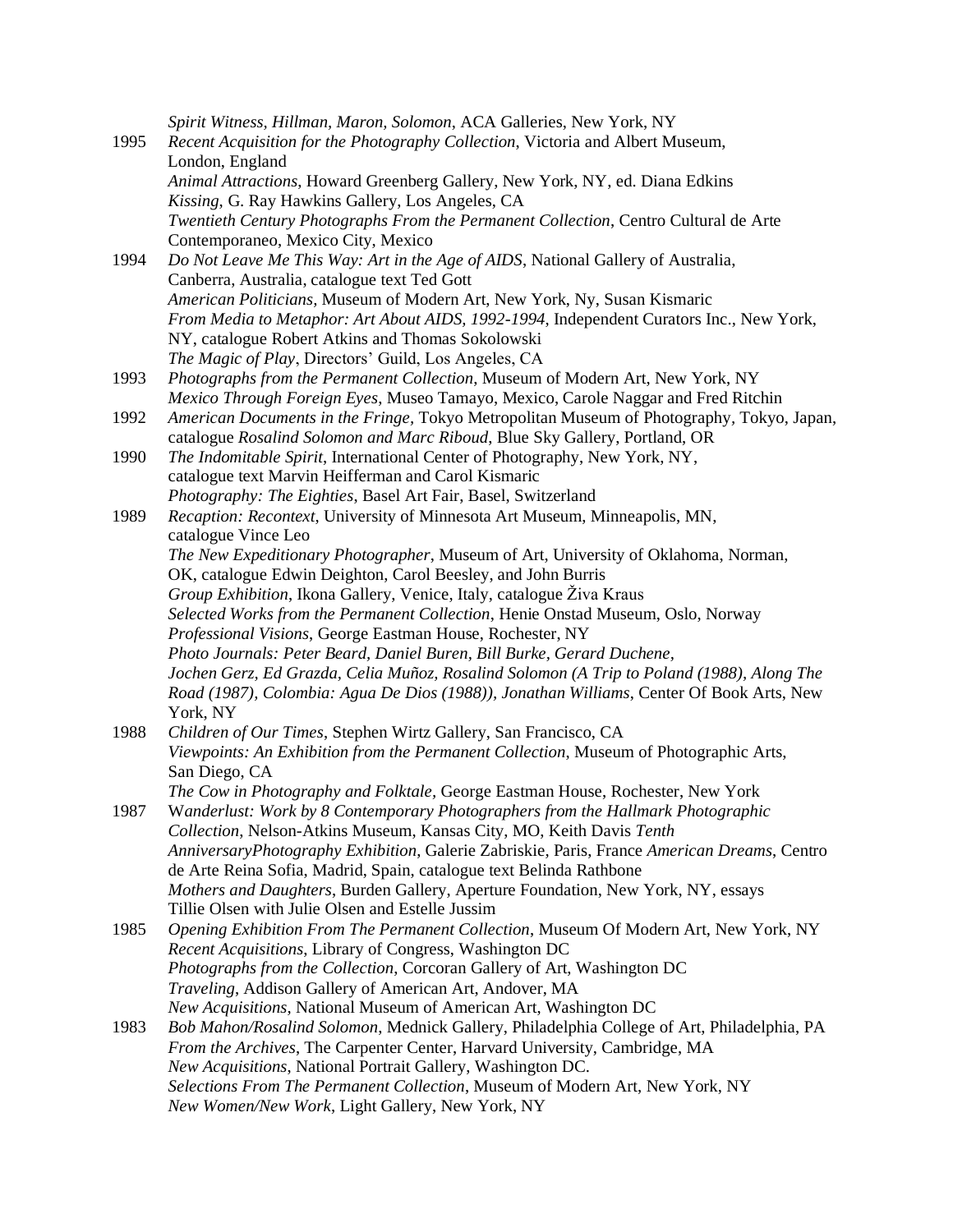|      | Apres Cinq Ans, Galerie Zabriskie, Paris, France                                           |
|------|--------------------------------------------------------------------------------------------|
|      | Members Only, Galeria Carles Poy, Barcelona, Spain, catalogue Ruth and Lola Turner         |
|      | Work from the Collection of the Bibliothèque nationale, Centre George Pompidou,            |
|      | Paris, France                                                                              |
| 1982 | Floods of Light: Flash Photography 1851-1981, The Photographers' Gallery, London, England, |
|      | <b>Rupert Martin</b>                                                                       |
|      | Twentieth Century Photographs From The Museum Of Modern Art, Seibu Museum Of Art,          |
|      | Tokyo, Japan, Catalogue Text John Szarkowski                                               |
|      | Flash, Joseloff Gallery, Hartford Art School, University of Hartford, CT                   |
| 1981 | American Children, Museum of Modern Art, New York, NY, Catalogue Text Susan Kismaric       |
|      | Photographers by Photographers, Corcoran Gallery of Art, Washington DC                     |
| 1980 | Arnold Kramer, Joan Salinger, Rosalind Solomon, Ikona Photo Gallery, Venice, Italy         |
| 1979 | Works From The Permanent Collection, Museum Of Modern Art, New York, NY                    |
|      | Still Life Photographs, Corcoran Gallery of Art, Washington DC                             |
| 1978 | Eliot Porter, Ellen Auerbach and Rosalind Solomon, Sander Gallery, Washington DC           |
|      | Mirrors and Windows, Museum Of Modern Art, New York, Ny, Catalogue, Text John              |
|      | Szarkowski                                                                                 |
| 1977 | Diane Arbus, Lisette Model, Rosalind Solomon, Galerie Zabriskie, Paris, France             |
|      | Work from the Collection of the Bibliothèque Nationale, Centre George Pompidou,            |
|      | Paris, France                                                                              |
| 1976 | Photography for Collectors, Museum Of Modern Art, New York, NY                             |
|      | Dix Photographes Americains, Galerie Zabriskie, Paris, France                              |
| 1975 | There is no Female Camera, Neikrug Gallery, New York, NY                                   |
|      | Women Look at Women, Lyman Allyn Museum, New London, CT                                    |
| 1974 | Hunter Museum of Art, Chattanooga, TN                                                      |
|      |                                                                                            |

# **ANTHOLOGIES**

Boris Friedewald. *Women Photographers: From Julia Margaret Cameron to Cindy Sherman*. Germany: Prestel, 2014

Collier Schorr and Vince Aletti. *MALE: From the Collection of Vince Aletti*. New York: Andrew Roth, 2008

Max Kozloff.*The Theatre of the Face: Portrait Photography Since 1900.* New York: Phaidon Press, 2007

*Fotografia / Photography (Artes Visuales Fundacion Televisa).* Mexico: Fundación Televisa, 2005

Max Kozloff. *The Social Scene: Ralph Parsons Foundation Photography Collection*. Los Angeles: Museum of Contemporary Art, 2000

Linda Sunshine. *Our Grandmothers: Loving Portraits by 74 Granddaughters*. New York: Welcome Enterprises, 1998

Alison Rose George and Lee Marks. *Hope Photographs*. New York: Thames & Hudson Inc., 1998

Victor Anat, Anne D'Harnoncourt, and Michael Hoffman. *India: A Celebration of Independence, 1947 to 1997*. New York: Aperture Foundation, 1997

Diana Edkins, Betsy Jablow, and Donna Karen. *Leg*. General Publishing Group, 1997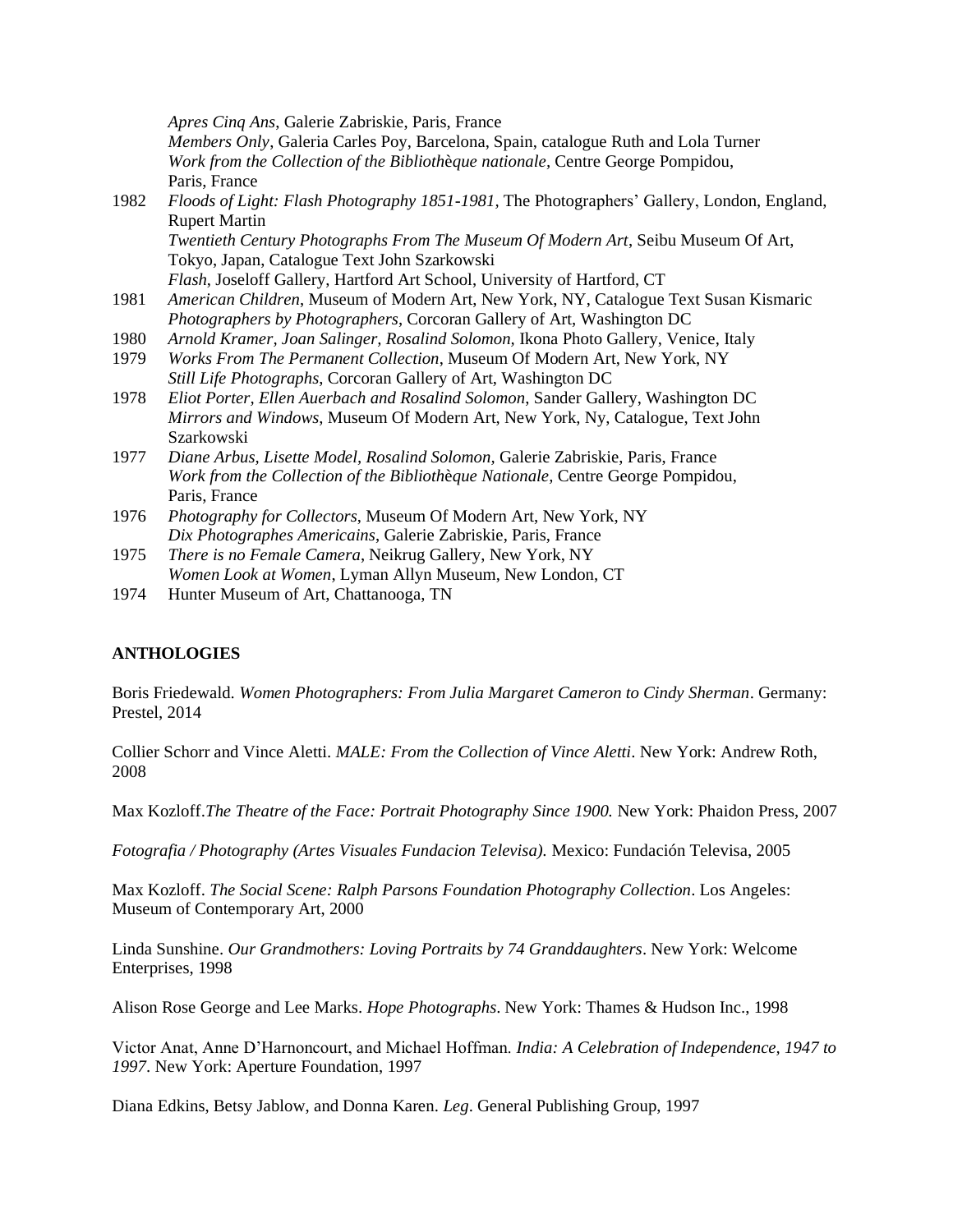Erik Barnouw. *Media Marathon*: A Twentieth Century Memoir. Durham, North Carolina: Duke University, 1996

Marla Hamburg Kennedy. *Wedding Days: Images of Matrimony.* Tokyo: Hiro Ikera, H2O Co. & Graystone Books, 1996

*Kobe Aid Fund: World Photo Art Exhibition & Auction*. Tokyo: Tokyo Institute of Polytechnics, 1996

Roberto R Littman. *Luz y Tiempo (Coleccion fotografica formada por Manuel Alvarez Bravo para la Fundacion Cultural Televisa*). Mexico City, Mexico: Centro Cultural Arte Contemporaneo, A.C., 1995

Bill Harris and Leslie Fratkin. *Black and White Washington*. Charlottesville, Virgina: Thomasson-Grant, 1995

John Pultz. *The Body and the Lens*: *Photography Since 1839: Gender Politics and the Postmodern Body*. New York: Harry N. Abrams, Inc., 1995

Charles Sullivan. *Fathers and Children*. New York: Harry N. Abrams, Inc., 1995

Ricardo Bloch And Don Celender. *Mortal Remains*. St. Paul, Minnesota: Macalester College, 1995

Susan Kismaric. *American Politicians: Photographs from 1843 to 1993*. New York: Museum of Modern Art, 1994

Rosemarie Trockel and Christopher Wool. *Not Vital: Frei Konvertibel*. Zurich: Parkett Publishing, 1992

Robert Atkins. *Grief and Anger, Self and Shadow: Photographing People with AIDS*. New York: Aperture Foundation, Spring 1989

*India: Ritual And The River*. New York: Aperture Foundation, Winter 1986

*Sander Gallery Catalogue I 20th Century Photography*. Washington D.C.: Sander Gallery, 1979

#### **SELECTED ARTIST LECTURES**

National Arts Club New York, New York University, Yale University, Center for Creative Photography, Bard College, Harvard University, International Center of Photography, Ryerson University, Emily Carr University of Art and Design, Cooper Union College, American University, State University of New York at Purchase, Colgate University and Haverford College, Columbia College Chicago

#### **PRESS, PRINT AND ONLINE**

*Feature Shoot*[, "LOOKING THROUGH THE EYES OF A DAUGHTER OF THE AMERICAN](https://www.featureshoot.com/2019/02/looking-through-the-eyes-of-a-daughter-of-the-american-south/?fbclid=IwAR1xm7uurOkywrgDg4uwotfc7BTrBb0Imaj09UIZUbttOLfB-v_6yga3oIg)  [SOUTH", Miss Rosen, February 27, 2019](https://www.featureshoot.com/2019/02/looking-through-the-eyes-of-a-daughter-of-the-american-south/?fbclid=IwAR1xm7uurOkywrgDg4uwotfc7BTrBb0Imaj09UIZUbttOLfB-v_6yga3oIg)

*Topic*, ["Federal Project No. 2 Re-examining America, Shelter in Place"](https://www.topic.com/fp2/shelter-in-place), Rosalind Fox Solomon, 2018-19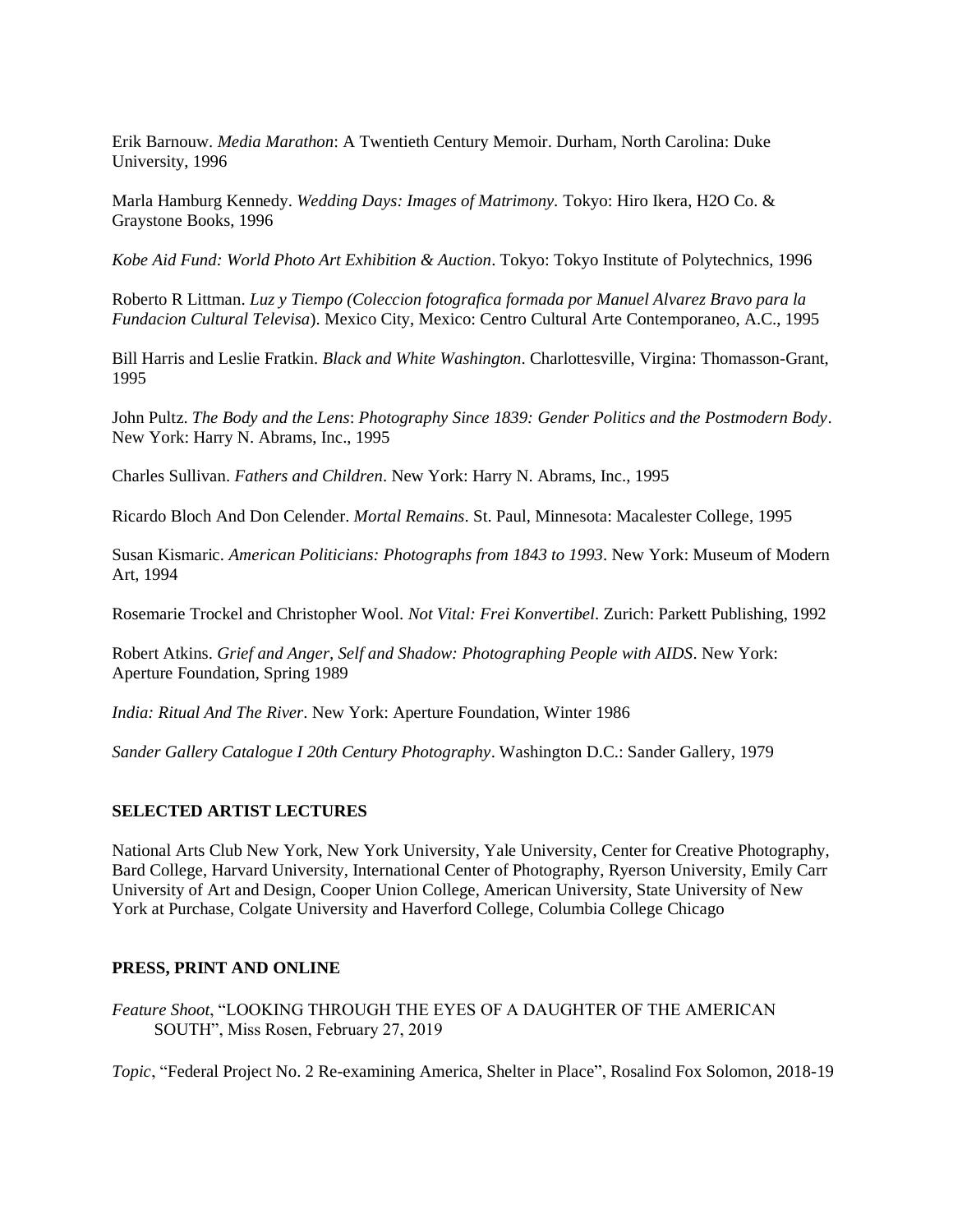*Time*[, "TIME's 25 Best Photobooks of 2018", Time Photo Department, December 20, 2018](http://time.com/longform/best-photobooks-2018/)

*The New York Times Magazine*[, "The Best Photo Books of 2018", Teju Cole, December 18, 2018](https://www.nytimes.com/2018/12/18/magazine/best-photo-books-2018.html)

- *Aint-Bad*[, "UP FOR REVIEW: ROSALIND FOX SOLOMON'S 'LIBERTY THEATER'", Will Glaser,](https://www.aint-bad.com/article/2018/12/06/up-for-review-roselind-fox-solomons-liberty-theater/)  [December 6, 2018](https://www.aint-bad.com/article/2018/12/06/up-for-review-roselind-fox-solomons-liberty-theater/)
- *The New Yorker*[, "The Photographer Who Captured How Whiteness Works on the American South",](https://www.newyorker.com/culture/photo-booth/rosalind-fox-solomons-color-line)  [Doreen St. Félix, December 1, 2018](https://www.newyorker.com/culture/photo-booth/rosalind-fox-solomons-color-line)
- *[National Gallery of Canada](https://www.gallery.ca/magazine/your-collection/at-the-ngc/masks-and-metaphors-rosalind-fox-solomons-halloween)*, "Masks and metaphors: Rosalind Fox Solomon's 'Hallowe'en'", Shannon Moore, October 31, 2018
- *FFOTO*[, "Rosalind Fox Solomon: Liberty Theater", Joanna Pleta, October 15, 2018.](https://ffoto.com/blogs/news/rosalind-fox-solomon-liberty-theater)
- *[British Journal of Photography](http://www.bjp-online.com/2018/10/rosalind-fox-solomon-liberty-theater/)*, "Race, segregation and violence in Rosalind Fox Solomon's Liberty Theater", Marigold Warner, October 8, 2018
- *Momus*[, "Pinning Whiteness to the Wall: The Violent Theater of Rosalind Fox Solomon", Michele](http://momus.ca/pinning-whiteness-to-the-wall-the-violent-theater-of-rosalind-fox-solomon/)  [Pearson Clarke, October 3, 2018](http://momus.ca/pinning-whiteness-to-the-wall-the-violent-theater-of-rosalind-fox-solomon/)
- *[Frieze](https://frieze.com/article/empathy-love-photographs-rosalind-solomon)*, "For Empathy, With Love: the Photographs of Rosalind Solomon", Lynn Tillman, September 27, 2018
- *The Globe and Mai*[l, "Rosalind Fox Solomon photo exhibition reveals inherited history of southern U.S.",](https://www.theglobeandmail.com/arts/art-and-architecture/article-rosalind-fox-solomon-photo-exhibition-reveals-inherited-history-of/)  [Rachel Wine, September 18, 2018](https://www.theglobeandmail.com/arts/art-and-architecture/article-rosalind-fox-solomon-photo-exhibition-reveals-inherited-history-of/)
- *The Paris Review*[, "We Are the Subject: Diane Arbus, Rosalind Fox Solomon, and Lisette Model",](https://www.theparisreview.org/blog/2018/09/05/we-are-the-subject-diane-arbus-rosalind-fox-solomon-and-lisette-model/)  [Yevgeniya Traps, September 5, 2018](https://www.theparisreview.org/blog/2018/09/05/we-are-the-subject-diane-arbus-rosalind-fox-solomon-and-lisette-model/)
- *[Magic Hour Podcast](http://www.magichourpodcast.org/episodes/2018/4/17/episode-18-rosalind-fox-solomon)*, Jordan Weitzman, Episode #19, April 2018
- *Black and White*, "Rosalind Fox Solomon: Disquieting Encounters", George Slade, Issue 121, June 2017, p. 60-69
- *[Archives of American Art Oral History](https://www.aaa.si.edu/collections/interviews/oral-history-interview-rosalind-fox-solomon-17403)*, Rosalind Fox Solomon interviewed by Linda Yablonsky, Smithsonian Institute, October 2016
- *[Gradhiva](https://www.skidmore.edu/salmagundi/)* revue d'anthropologie et d'histoire des arts, numero 23, page 19 2016
- *[Salmagundi Magazine](https://salmagundi.skidmore.edu/articles/83-the-photographs-of-rosalind-fox-solomon)*, "The Photographs of Rosalind Fox Solomon", Hilary Reid, Spring Summer 2016
- *[The Guardian](https://www.theguardian.com/artanddesign/gallery/2016/mar/08/guys-and-dolls-rosalind-fox-solomon-photographs-in-pictures?CMP=share_btn_fb)*, "Ageing party girls and pint-sized beauty queens in pictures", March 2016
- *[The New Yorker](http://www.newyorker.com/culture/photo-booth/rosalind-fox-solomon-inward-and-out)*, "Rosalind Fox Solomon, Inward and Out", Katie Ryder, March 2016
- *[PDN](http://potd.pdnonline.com/2016/02/36686/)*, "Girl Gone", Conor Risch, March 2016
- *[Vice Netherlands](http://www.vice.com/nl/read/rosalind-fox-solomon)*, "Absurde foto's van een 85-jarige fotograaf", February 2016
- *[Slate](http://www.slate.com/blogs/behold/2016/02/26/rosalind_fox_solomon_s_photos_from_got_to_go.html)*, "A "Tragicomedy" Made Up of Childhood Texts and Decades of Photos", David Rosenberg, February 2016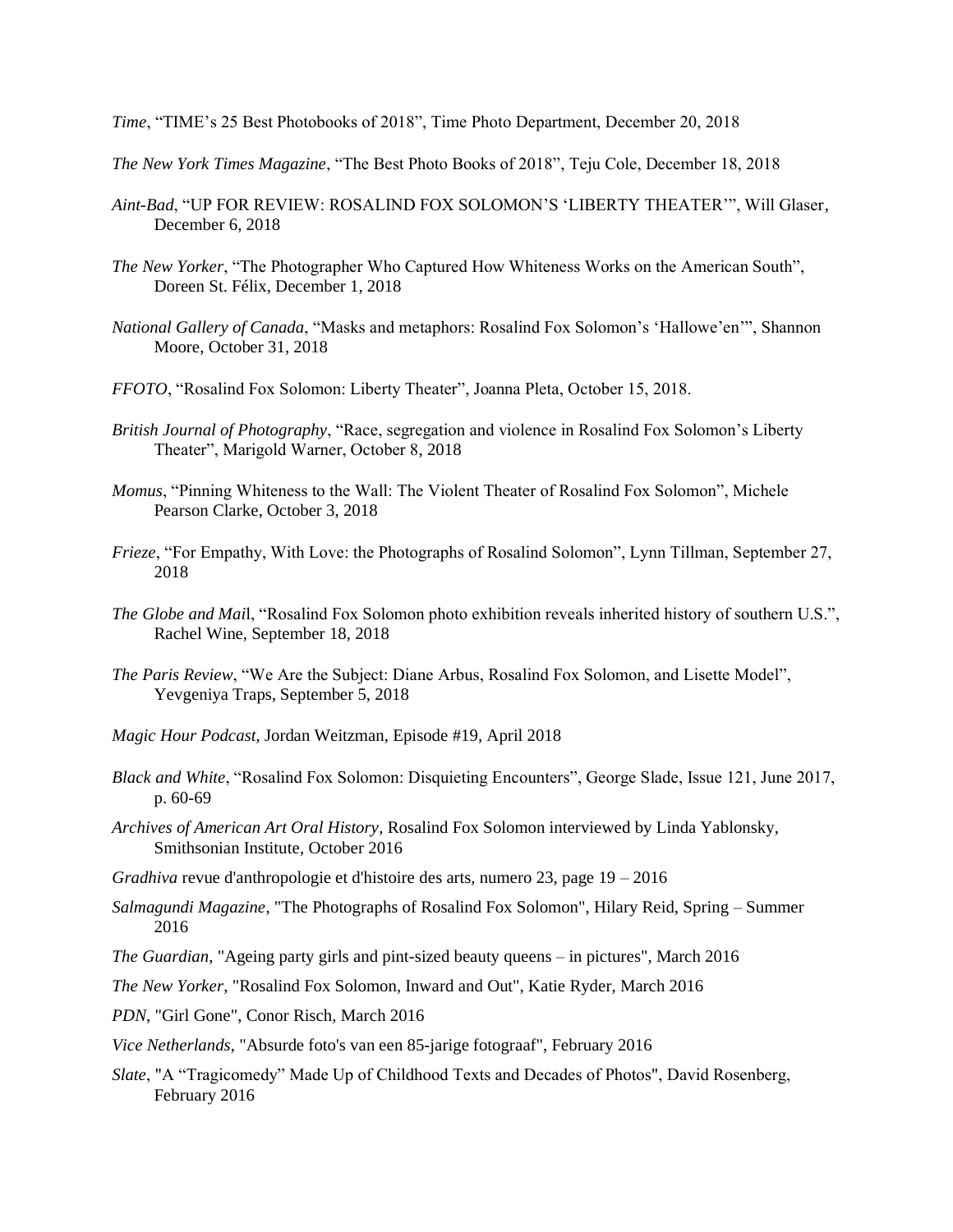*[Refinery29](http://www.refinery29.uk/2016/02/102829/rosalind-fox-solomon-got-to-go)*, "A Life Well Led: The Photography Of Rosalind Fox Solomon", Gillian Orr, February 2016

- *[GUP Magazine](http://www.gupmagazine.com/books/rosalind-fox-solomon/got-to-go)*, "Got To Go", Greg Andruszczenko, February 2016
- *[Huffington Post](http://www.huffingtonpost.com/tara-wray/post_11112_b_9294660.html)*, "A Visit With Photographer Rosalind Fox Solomon, Seeker Of The Bizarre And The Beautiful", Tara Wray, February 2016
- *[TIME LightBox,](http://time.com/4233054/this-photographer-is-challenging-societys-view-of-women/)* "This Photographer Is Challenging Society's View of Women", Caroline Smith, February 2016
- *[The New York Times](http://www.nytimes.com/2016/02/19/arts/design/capturing-human-moments-amid-chaos-in-israel-and-the-west-bank.html?_r=0)*, "Capturing Human Moments Amid Chaos in Israel and the West Bank", Roberta Smith, February 19, 2016
- *[The New York Times](http://www.nytimes.com/2016/02/14/arts/design/for-12-photographers-an-anxious-gaze-on-israel-and-the-west-bank.html)*, "For 12 Photographers, an Anxious Gaze on Israel and the West Bank", Arthur Lubow, February 2016
- *[Image Magazine](https://issuu.com/aopuk/docs/image_008_issuu_copy)*, "Got to Go", February 2016
- *[Wallpaper](http://www.wallpaper.com/gallery/art/inspiring-photography-from-the-wallpaper-picture-desk-2016#149145)*, "Rosalind Fox Solomon has 'Got to Go'", Tom Howells, February 2016
- *[Another Mag](http://www.anothermag.com/art-photography/8196/rosalind-fox-solomon-my-life-in-photographs)*, "Rosalind Fox Solomon: My Life in Photographs", Maisie Skidmore, January 2016
- *Camera*, 100 photographies pour la vie Attentats du 13 november 2015, Hors-serie- decembre 2015
- *[The New York Times, T Magazine](http://www.nytimes.com/2015/11/12/t-magazine/paris-photo-fair-grand-palais.html?_r=0)*, "At Paris Photo, a Wide-Ranging Mix", November 2015
- *[TIME](http://time.com/.../9-things-to-see-at-paris-photo-2015/)*, "9 Things to See at Paris Photo", November 2015
- *[The Guardian](http://www.theguardian.com/artanddesign/gallery/2015/nov/10/the-portraits-that-told-the-truth-about-aids-in-pictures)*, "The portraits that told the truth about AIDS", November 2015
- *[Aperture Magazine](http://www.rosalindfoxsolomon.com/s/Aperture_interview.pdf)*, "Rosalind Fox Solomon", Francine Prose, Fall 2015: Interview Issue
- *[ArtNews](http://www.artnews.com/2015/10/09/ps1s-greater-new-york-show-broadens-its-purview-with-mixed-results/)*, "PS1's Sprawling 'Greater New York' Show Broadens Its Purview, With Mixed Results", Andrew Russeth, October 2015
- *[Conscientious Photo Magazine](http://cphmag.com/reviews-w012015/)*, "Photobook Reviews (W02/2015)," Jörg M. Colberg, January 2015
- *[The New Yorker Photo Booth Blog](http://www.newyorker.com/culture/photo-booth/fourteen-photography-books-2014)*, "Fourteen Photo Books of 2014," Amy Connors, December 2014
- *[Le Monde](http://www.lemonde.fr/proche-orient/visuel/2014/10/23/this-place-12-regards-de-photographes-sur-israel_4508921_3218.html)*, "'This Place' 12 Eyes of Photographers on Israel," October 2014
- *[The New Yorker Photo Booth Blog](http://www.newyorker.com/culture/photo-booth/rosalind-solomons-portraits-israel-gaza)*, "Rosalind Solomon's Portraits from Israel and the West Bank," Thea Traff, September 2014
- *[A Photo Editor](http://www.aphotoeditor.com/2014/09/19/this-week-in-photography-books-rosalind-fox-solomon/)*, "This Week In Photography Books: Rosalind Fox Solomon," Jonathan Blaustein, September 2014
- *[Hotshoe Magazine](http://www.mackbooks.co.uk/ftpShare/THEM-RFS-HOTSHOE-Sept2014%20copy.pdf)*, "Portfolio: THEM," Gregory Barker, September 2014
- *[Moors Magazine](http://www.moorsmagazine.com/fotografie/solomonthem.html)*, "Them by Rosalind Fox Solomon," August 2014
- *[Camera Magazine](http://www.mackbooks.co.uk/ftpShare/CAMERA%20N7_Solomon.pdf)*, "La sélection," Vince Aletti, August 2014
- *[The Independent on Sunday](http://www.mackbooks.co.uk/ftpShare/INDIE.SUNDAY.THEM.JUNE2014.pdf)*, "Photography: 'Them' by Rosalind Fox Solomon," June 2014
- *[Get Addicted To](http://www.getaddictedto.com/them-by-rosalind-fox-solomon/#sthash.iRW8k27x.htyJ7qd2.dpbs)*, "Them by Rosalind Fox Solomon," Peter Nitsch, June 2014
- *[Center for Creative Photography](http://www.creativephotography.org/exhibitions-events/events/rosalind-solomon-how-my-life-animates-my-work)*, "Rosalind Solomon, Jumping Off Place: How My Life Animates My Work," May 2014
- *[Art Daily,](http://www.artdaily.org/index.asp?int_sec=11&int_new=64042#.UfbLt2CmXyJ)"*Bruce Silverstein presents a rendition of Rosalind Solomon's 'Portraits in the Time of AIDS'," July 2013
- *[The New Yorker Photo Booth Blog](http://www.newyorker.com/online/blogs/photobooth/2013/07/slide-show-rosalind-solomons-photographs-of-the-aids-epidemic.html#slide_ss_0=1)*, "Photographing the AIDS Epidemic," Alex Hanini, July 2013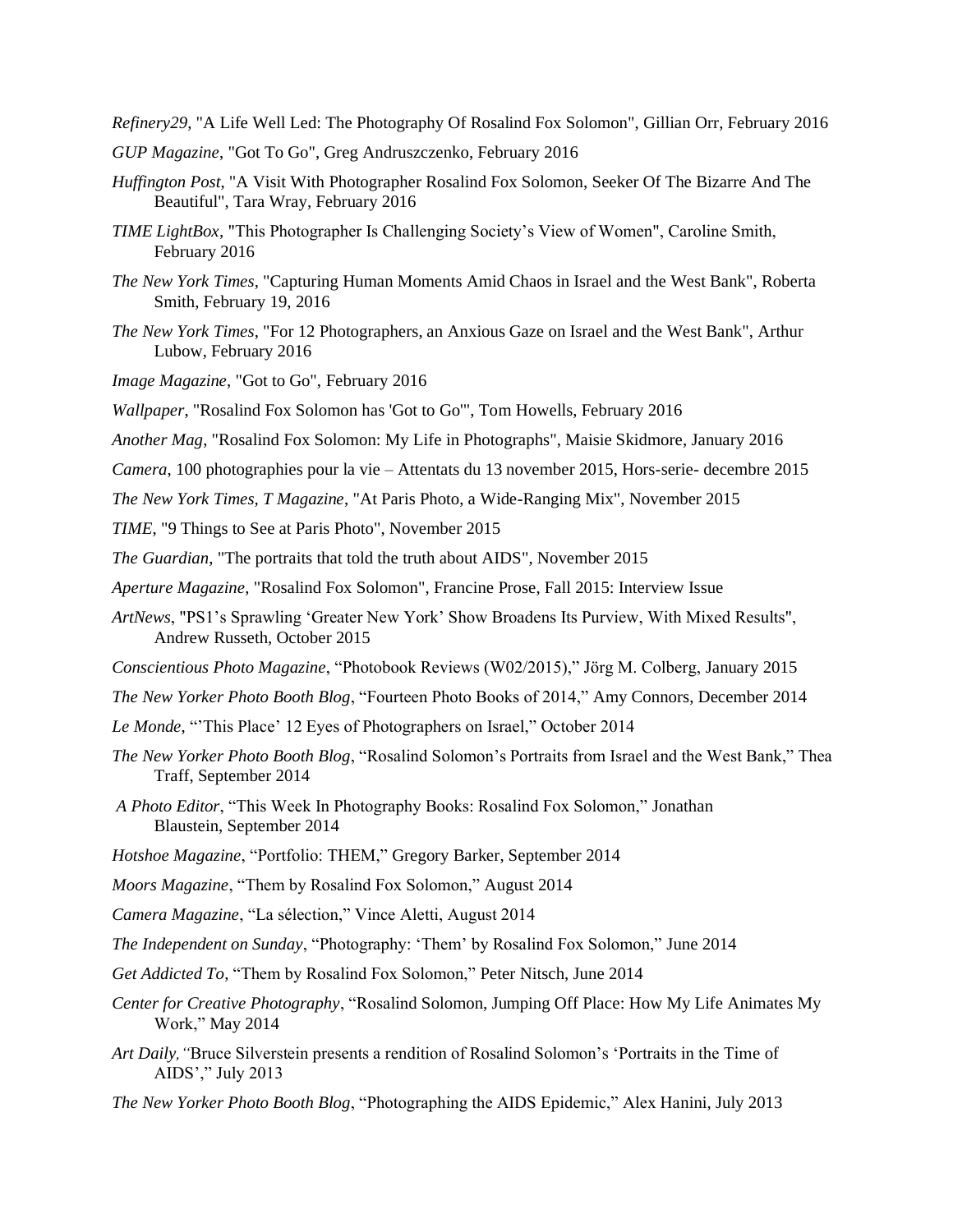- *[Visual AIDS](http://www.visualaids.org/blog/detail/i-didnt-know-what-to-do-after-the-aids-project.-it-was-so-intense#.UfbL72CmXyI)*, "I Didn't Know What To Do After The AIDS Project. It Was So Intense," Ted Kerr, July 2013
- *[New York Arts Exchange](http://newyorkarts-exchange.blogspot.com/2013/07/rosalind-solomon-portraits-in-time-of.html)*, "Rosalind Solomon: Portraits in the Time of AIDS, 1988," Beth S. Gersh-Nesic, July 2013
- *[The New York Times](http://www.nytimes.com/2013/07/19/arts/design/rosalind-solomon-portraits-in-the-time-of-aids-1988.html)*, *"*Portraits in the Time of AIDS, 1988," Holland Cotter, July 2013
- *[Wall Street Journal](http://on.wsj.com/13GbEW8)*, "The Revelations of Domestic Lives," Richard B. Woodward, July 2013
- *[The Harlow](http://theharlow.net/rosalindsolomon/)*, "Portraits in the Time of AIDS, Rosalind Solomon," July 2013
- *[Time Out New York](http://www.timeout.com/newyork/art/rosalind-solomon-portraits-in-the-time-of-aids-1988)*, "Portraits in the Time of AIDS, 1988," Joseph R. Wolin, July 2013
- *The New Yorker, "*Goings On About Town," July 2013
- *[20Minutos,](http://www.20minutos.es/noticia/1861645/0/retratos-sida/rosalind-solomon/fotografia/) "*'Retratos en el tiempo del sida', cuando el VIH era sinónimo de muerte y destierro," Helena Celdrán, July 2013
- *[OUT,](http://www.out.com/entertainment/popnography/2013/07/02/reliving-portraits-times-aids-1988) "*Reliving 'Portraits in the Times of AIDS, 1988′,"Andrew Belonsky, July 2013
- *[Feature Shoot,](http://www.featureshoot.com/2013/06/rosalind-solomons-fascinating-portraits/)* "Rosalind Solomon's Fascinating Portraits," Carolyn Rauch, June 2013
- *[ISO Magazine,](http://issuu.com/isozine/docs/fall2012)* "Rosalind Solomon: Looking in, Looking Back, Going There," Julia Cage, September 2012
- *[Marie Claire Spain,](http://www.rosalindsolomon.com/a-mi-manera-marie-claire-spain/)* "A Mi Manera," Coché Echarren, November, 2010
- *[Look Underfoot,](http://susanaraab.wordpress.com/2010/07/19/a-woman-i-once-knew-screening-in-nyc/)* "A Woman I Once Knew: Screening in NYC," Susana Raab, July 2010
- *[About.com: Art History,](http://arthistory.about.com/od/special_exhibitions/fr/rosalind_solomon_ritual.htm)* "Rosalind Solomon Reinvented, Again," Beth Gersh-Nesic, June 2010
- *[The New Yorker](http://www.rosalindsolomon.com/about/bibliography/the-new-yorker/)*, "Rosalind Solomon Ritual," June 2010
- *[591 Photography Blog](http://www.591photography.com/2010/06/rosalind-solomon.html)*, "Rosalind Solomon," Rhonda Prince, June 2010
- *reliquum : remainder, what is left, leavings*, "Rosalind Solomon Ritual," John Jacob, May 2010
- *[New York Times Lens Blog](http://lens.blogs.nytimes.com/2010/05/13/showcase-160/)*, "Rosalind Solomon's Singular Journey," Susana Raab, May 2010
- *[Look Underfoot](http://susanaraab.wordpress.com/2010/05/13/rosalind-solomon-on-the-ny-times-lens-blog/)*, "Rosalind Solomon's Singular Journey (extended)," Susana Raab, May 2010
- *Too Much Chocolate*, "Sunday Showcase: Rosalind Solomon," Jake Stangel, February 2010
- *[Art in America](http://www.rosalindsolomon.com/about/bibliography/art-in-america/)*, Edward Leffington, December 2008
- *[Modern Painters](http://www.rosalindsolomon.com/about/bibliography/modern-painters/)*, Lyra Kilston, June 2008
- *[The New Yorker](http://www.rosalindsolomon.com/about/bibliography/the-new-yorker-2/)*, Vince Aletti, April 7, 2008
- *[Earning Her Wrinkles: Rosalind Solomon at Silverstein Photography,](http://www.walkingoffthebigapple.com/2008/03/earning-her-wrinkles-rosalind-solomon.html)* Walking Off the Big Apple, Teri Tynes, March, 2008
- *MacDowell,* Winter 2007
- *The New York Times,* "Art in Review," Martha Schwendener, October 19, 2007
- *Time Out New York,* "Lisette Model and Her Successors," Anne Wehr, October 18-24, 2007
- *The Archive 35*, Center for Creative Photography, October 2007
- *FM4*, "Interview with Rosalind Solomon and Ed Templeton" November 2, 2006
- *Der Standard*, November 8, 2006
- *Falter*, 8 November, 2006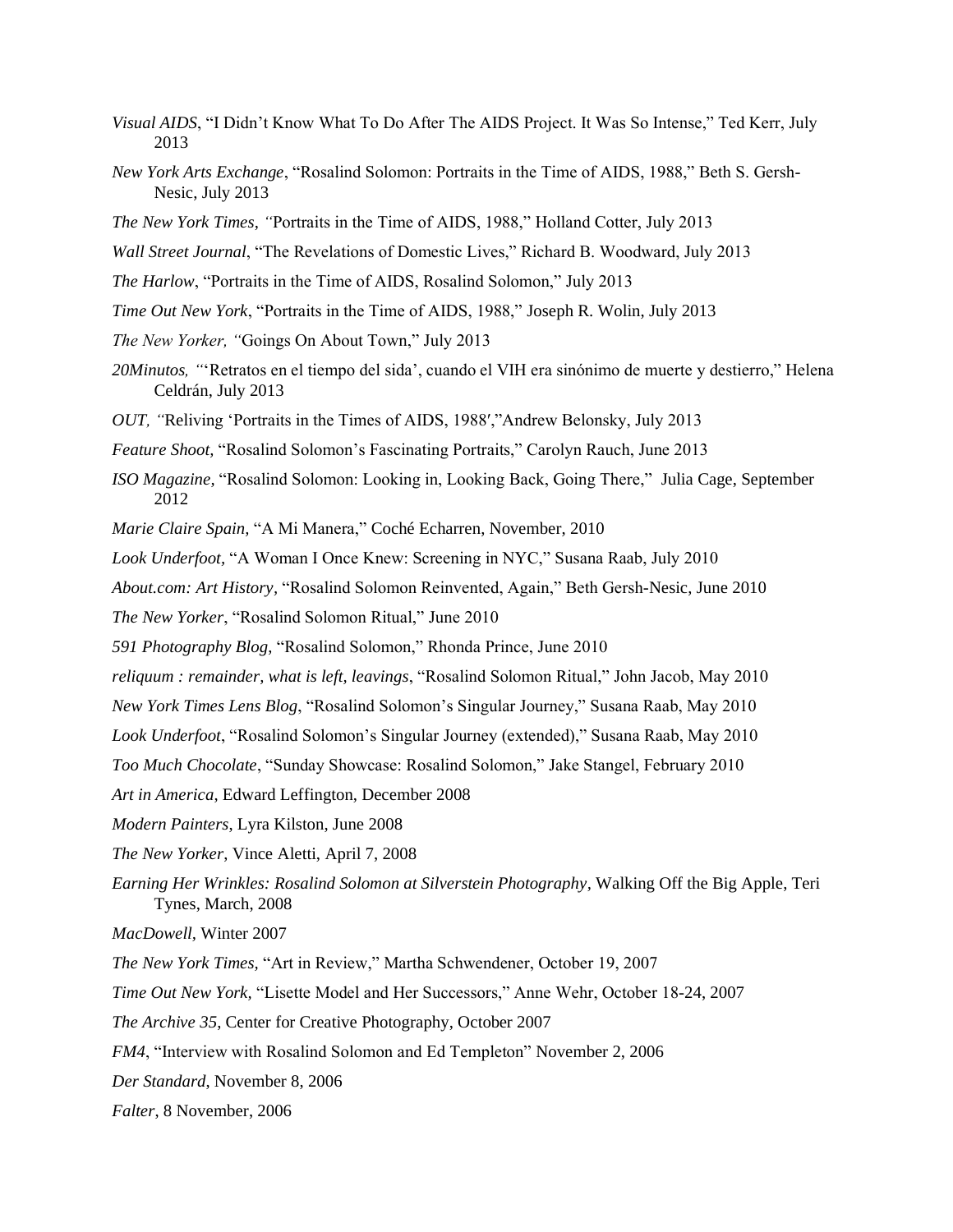*Parnass* "Lichtempfindliche Zeiten," Nicole Scheyerer, November, 2006

- *Wiener Zeitung*, "Immer Probleme mit den Putzfrauen," Brigitte Borchhardt-Birbaumer, November, 2006
- *Krone*, "Amerika, so wie es wirklich ist," Erwin Melchart November 3, 2006
- *Kurier*, Henriette Horny, November 3, 2006
- *Format*, "Im Bilderrausch," Gerald Sturz, November 2006
- *[Four Questions for Rosalind Solomon](http://2point8.whileseated.org/?p=89)*, Michael David Murphy on 2point8, October 2006
- *Ray,* "Westward the Pictures," November 2006
- *Wien live*, October 2006
- *Photo District News*, Vince Aletti, July 2006
- *Monthly Photographer,* "Fashion and Portraits," Korea, July 2006
- *The New York Times*, Ken Johnson, May 12-26, 2006
- *The New York Times*, "Art and Architecture," Randy Kennedy, May 7, 2006
- *The New Yorker*, May 29, 2006
- *Chalon magazine,* "Rosalind Solomon, un regard américain (Rosalind Solomon, An American Look)," Nathalie Monneret, Chalon-sur-Saône, France, October 31, 2005
- *Saint Anne's Review*, Summer/Fall 2004
- *Village Voice,* ["The Best Photo Books of 2003,"](http://www.villagevoice.com/2004-01-06/news/picture-this/1/) Vince Aletti, January 12, 2004
- *Gazeta magazine, "*Malzenstwo wedlug Rosalind Solomon (Rosalind Solomon's Views on Marriage)*,"* Paulina Skirgajllo-Krajewska, Warsaw, Poland, November 12, 2003
- *Photobooks*, Vince Aletti, Nov./Dec. 2003 (photograph on p. 48)
- *The Telegraph Magazine,* "Up Close and Personal," Naomi West, October 18, 2003

*Art Cologne*, 2003, p. 31

- *Modern Painters,* "Bookmark," Rebecca Wilson, Winter 2003
- *Portraits/Visages 1853 – 2003*, Galerie de Photographie, Bibliotheque nationale de France/Gallimard; Catalogue preface by Jean-Noel Jeanneney, Thierry Grillet, Sylvie Aubenas and Anne Biroleau.
- *Art on Paper*, review of Chapalingas, Sept./Oct. 2003
- *B & W Black & White Magazine,* "Important Exhibitions We Would Like to See in America," Susan Ehrens, August 2003
- *Paris Photo*, Gerhard Steidl, July 2003
- *Fotomagazin*, "Fur across the Heart," Manfred Zollner, July 2003
- *Prinz,* "Die Welt in Schwarzweiß," May 2003
- *Photonews,* "Fremd sein, fremd bleiben," Christoph Ribbat, May 2003
- *Stadtrevue,* "Rosalind Solomon: Chapalingas," Kerstin Stremmel, May 2003
- *[American Suburb X,](http://www.americansuburbx.com/2010/04/interview-interview-with-rosalind.html)* "Interview with Rosalind Solomon" Steven Watson, May 2003
- *Kölner Illustrierte,* "Rosalind Solomon," May 5, 2003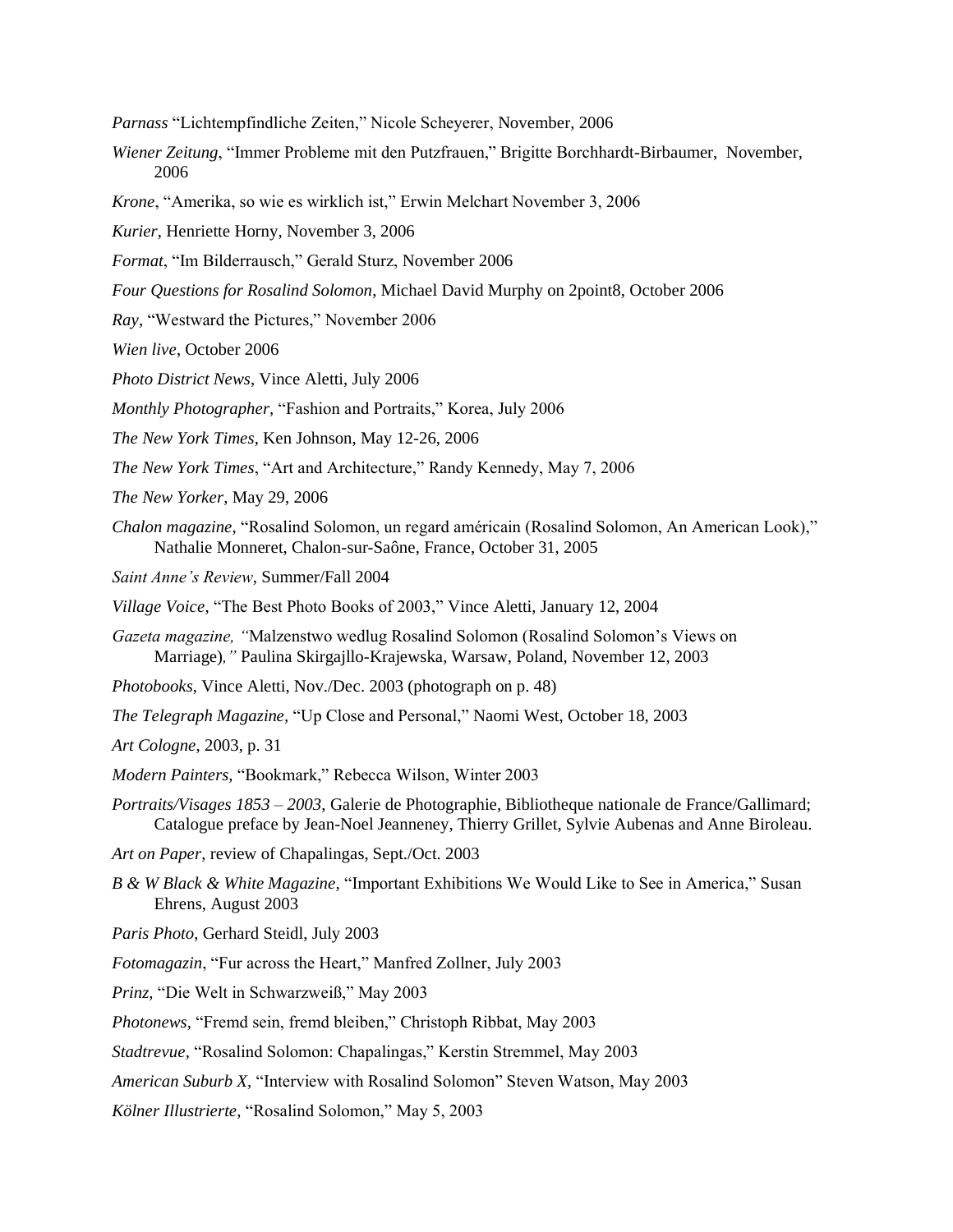*General-Anzeiger Bonn,* "Zuckerwatte im roten Licht," Stefanie Stadel, May 3-4, 2003

- *Düsseldorfer Hefte,* "Der Blick hinter die Oberfläche. Die US-Fotografin Rosalind Solomon," Stefanie Stadel, May 1, 2003
- *Photopresse,* "Chapalingas," Anne Kotzan, No. 21, 2003
- *fotomagazin,* "Fell am Herzen," Manfred Zollner, No. 7, 2003
- *NRZ,* "Feuilleton: Rosalind Solomon," April 23, 2003
- *Süddeutsche Zeitung,* "Die schier hemmungslose Leidenschaft der Bildererzählerin," Helmut Mauró, April 9, 2003
- *Photograhie,* "Amerikanische Ansichten," April 2003
- *Frankfurter Rundschau,* "Geerbter Schmuck: Der subtile Globalismus Rosalind Solomons," Ulf Erdmann Ziegler, March 29, 2003
- *Schaden.com,* "Rosalind Solomon: Chapalingas," Markus Schaden, March 27, 2003
- *Kölner Stadt-Anzeiger,* "Worte lösen sich in Luft auf und werden Poesie," March 21, 2003
- *Kölnischer Rundschau,* "Schillernd wie Chapalingas," Annette Schroeder, March 14, 2003
- *Süddeutsche Zeitung,* "Die Weitgereiste," March 14, 2003
- *on time (Deutsche BA),* "Chapalingas," March 2003
- *The New York Times,* "An Assembly of Skewed Images Dancing Out of a Dream State," Margaret Loke, New York, February 22, 2002, p. B24
- *Elle*, Italy, February/March, 2000
- *Blind Spot,* Untitled (Belfast), Issue 13
- *Village Voice,* "Rosalind Solomon and Linda Connor," Vince Aletti, New York, November 9, 1999, p.89
- *The New York Times,* "Ethnologists' Data Turn Out to be Art," Vicki Goldberg, New York, 1996
- *Ms.,* November/December 1996
- *New York Magazine,* "All Together Now," Guy Trebay, New York, November 4, 1996
- *Caretas,* ["Lugares de Solomon,"](http://www.caretas.com.pe/1427/fotos/fotos.htm) Lima, Peru, August 1996
- *El Sol,* "El Mundo Tambien pasa por Conchucos," Lima, Peru, August 15, 1996
- *El Sol,* "La Fotografia IIega del Norte," Lima, Peru, August 12, 1996
- *New York Times,* "Sharing the Visions of 6 Photographers," Helen A. Harrison, New York, July 23, 1995
- *Utne Reader,* "Photofolio: South Africa by Rosalind Solomon," Rosalind Solomon, New York, 1995
- *Interview,* "Your World in Revolution," photographs by Bruce Weber and Rosalind Solomon, New York, 1994, pp. 138-39
- *Interview,* "Once Under the Palms a Journey into the Past and Future by Four Artists," Ingrid Sischy, New York, 1993
- *Interview,* "Things Will Never Be The Same," Rosalind Solomon, New York, 1993
- *Almanaque para el ano 1993*, p. 39, Bilbao Bizkaia Kutxa, Bilbao, Spain, 1993
- *FV,* "Así Pasa La Vida," A. Molinero Cardenal, Madrid, Spain, 1992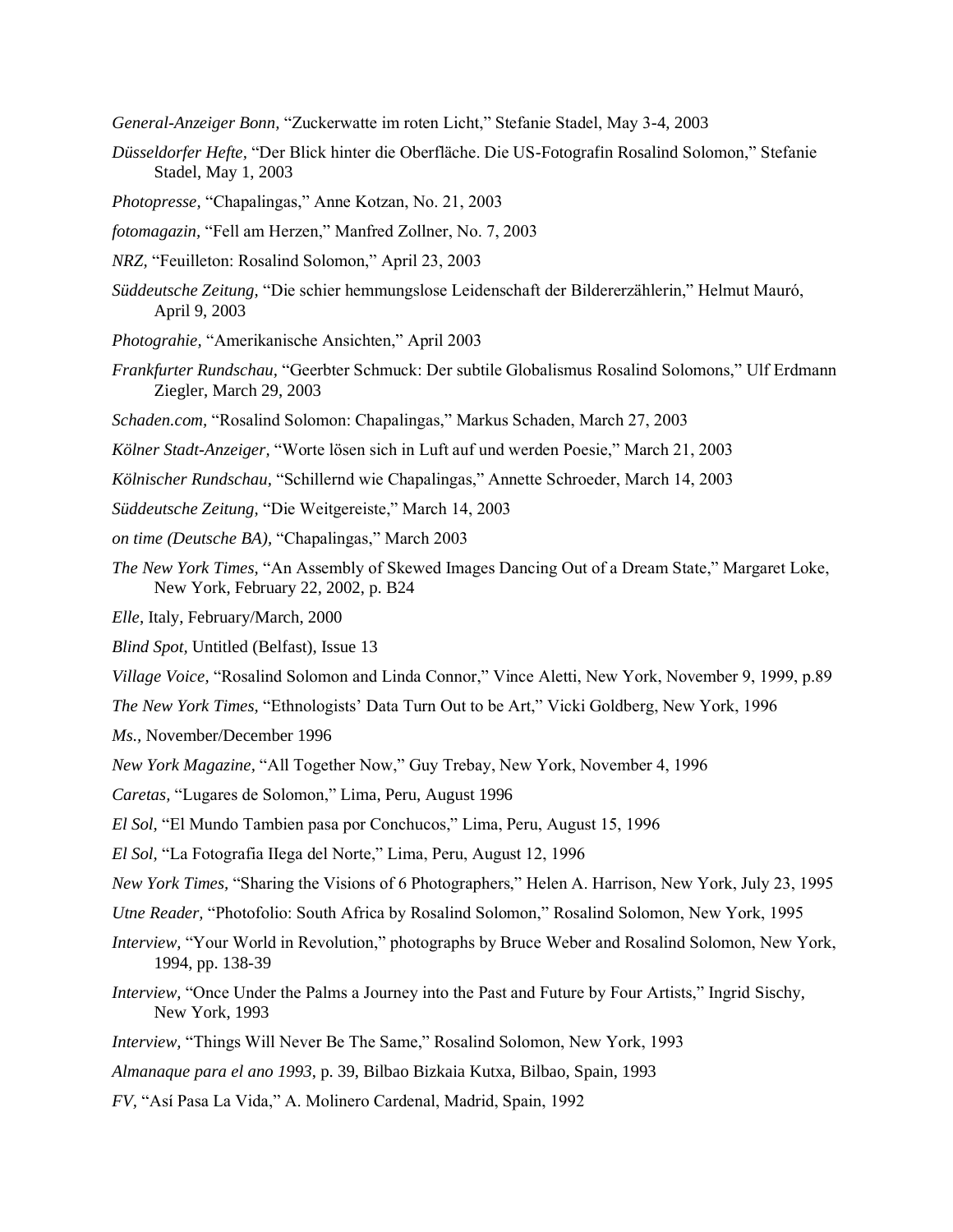- *The Independent,* "Fair Provides a Snapshot of Photographic In-Crowd," Geraldine Norman, London, June 18, 1990
- *The Washington Post,* "Unmasking the Face Through Photography," Michael Welzenbach, Washington, D.C., November 17, 1990
- *Mirabella,* "Portraits from South Africa," Vince Aletti, New York, 1990
- *People Magazine,* "The Indomitable Spirit," Ralph Novak, New York, April, 1990
- *Utne Reader,* "Readers Respond to Catalin Valentin's Lamb," Rosalind Solomon, New York, September/October 1988
- *Utne Reader,* "Catalin Valentin's Lamb," Rosalind Solomon, New York, July/August 1988, Back Page
- *New York Magazine,* "Signs of the Times," Kay Larson, New York, June 6, 1988

*Afterimage,* "The Politics of Experience," John P. Jacob, Rochester, New York, 1988/1989

*Newsletter of The Friends Photography,* "Journeys," Debra Heimerdinger, September, California, 1988

- *Cliches, Rosalind Solomon,* "Photographe a la premiere personne," Loic Malle, May 1987, Nol. 36
- *Artforum*, Charles Hagen, New York, New York, October 1986
- *The New York Times,* "Taking a Fresh Look At Foreign Yet Familiar Lands," Andy Grundberg, New York, August 10, 1986
- Excerpt from Wall Comment, "Rosalind Solomon RITUAL," MOMA Solo Exhibition, 1986
- *Photo Communique,* "Photographs as Artifact: The Work of Rosalind Solomon," Rochelle Kolodny, Canada Winter 1985/1986
- *Rosalind Solomon,* "Rosalind Solomon Photographies," Ben Lifson, Traduit de l'anglais, Union des Banques a Paris, Paris, France, 1984
- *SPAN,* "The Vision of Rosalind Solomon," Michael Pistor, New Delhi, India, January 1984
- *The Goucher Quarterly,* "Celebrating India," Baltimore, MD, Spring 1983
- *Corazon Songs and Music Recorded in Peru*, Rosalind Solomon, Folkways-Smithsonian Institution, Washington, D.C., 1982
- *"Morning Edition,"* Elizabeth Perez Luna Interview, National Public Radio, July 2, 1982
- Rosalind Solomon: Peru, ed. Ziva Kraus, Ljerka Mifka, Ikona Gallery, Venice, Italy, 1982
- *The Village Voice,* "New Perspective," Ben Lifson, New York, February 3, 1982
- *CAMERA/ERA,* "Profile: Rosalind Solomon," S.R. Nero, Washington, D.C., 1981
- *The Washington Post,* "Double Exposure," Richard Paul, Washington, D.C., February 4, 1981
- *The New York Times,* "Art: Photographing America's Children," Vivien Raynor, New York, January 9 , 1981
- *Washington Review,* Washington, D.C., December 1980 January 1981
- *Artforum,* "The Corcoran Gallery of Art, Sander Gallery," Colin Westerbeck, New York, Summer 1980
- *Photo Communique,* "The Queerness of Sight," Murray Pomerance, Canada Summer 1980
- *Vogue,* "Talking About Art," Barbara Rose, New York, June 1980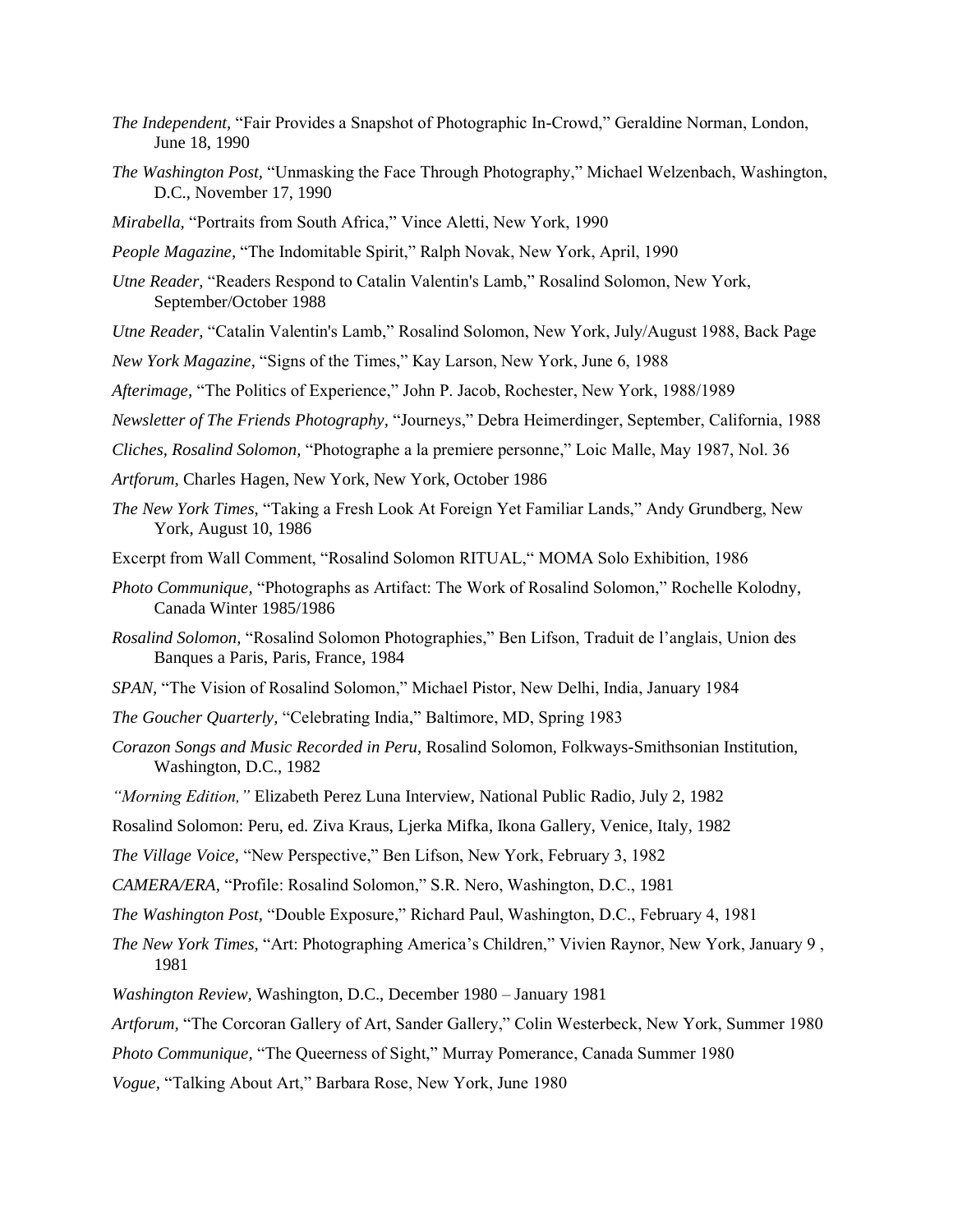*American Children*, Susan Kismaric, Museum of Modern Art, New York, 1980 *Artforum,* "From the Series 'Outside the White House'," Rosalind Solomon, New York, October 1980 *Afterimage,* "Solomon and Gomorrah," Shirley True, Rochester, New York, October 1980

### **AWARDS, HONORS, FELLOWSHIPS, RESIDENCIES**

Picturing MoMA, 2019 ICP Lifetime Achievement Award, 2019 Lucie Foundation Award for Outstanding Achievement in Portraiture, 2016 Banff Center, Banff, Alberta, Canada, 2013 Djerassi Resident Artist, Woodside, CA, 2012 Meredith S. Moody Residency, Yaddo, Saratoga Springs, NY, 2005 Ray and Abraham Gottlieb Fellowship, MacDowell Colony, Peterborough, NH, 2003 National Endowment for the Arts Fellow, MacDowell Colony, Peterborough, NH, 2002 Blue Mountain Center, Blue Mountain Lake, NY, 2002 John D. and Catherine T. MacArthur Residency, Yaddo, Saratoga Springs, NY, 1999 National Endowment for the Arts, 1989 American Institute of Indian Studies Fellowship, 1981-1984 John Simon Guggenheim Foundation Award, 1979

### **COLLECTIONS**

Akron Museum of Art, Akron, OH Arkansas Fine Arts Center, Little Rock, AK Bibliothèque nationale de France Brooklyn Museum of Art, Brooklyn, NY Canadian Center for Architecture, Montreal, Canada Carpenter Center, Harvard University, Cambridge, MA Centro Cultural de Arte Contemporaneo, Mexico DF Center for Creative Photography, Tuscon, AZ Cleveland Museum of Art, Cleveland, OH Corcoran Gallery of Art, Washington, D.C. Davis Museum & Cultural Arts Center, Wellesley, MA Do Good Fund, Columbus, GA Elyse and Lawrence Benenson Hallmark Collection, Kansas City, MO Haverford College, Haverford, PA Henie Onstad Museum, Oslo, Norway High Museum of Art, Atlanta, GA Hunter Art Gallery, Chattanooga, TN Instituto de Estudios Norteamericanos, Barcelona and Bilbao, Spain George Eastman House, Rochester, NY Israel Museum, Jerusalem, Israel Jewish Museum, New York, NY Joe Baio, New York, NY Kiyosato Museum of Photographic Arts, Kiyosato, Japan Library of Congress, Washington, D.C.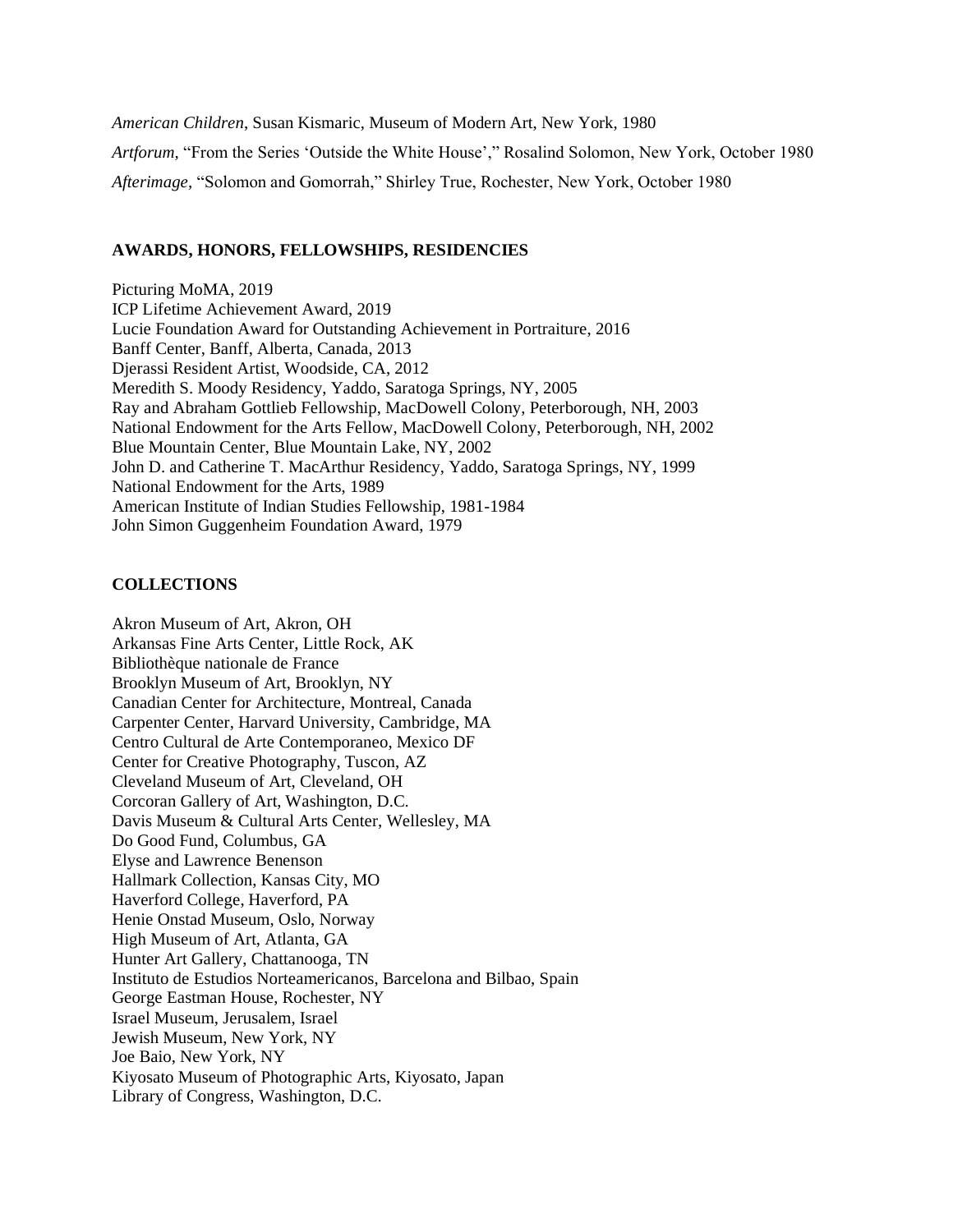Los Angeles County Museum, Los Angeles, CA Metropolitan Museum of Art, New York, NY Milwaukee Art Museum, Milwaukee, WI Museé de la Ville de Paris, Paris, France FotoMuseum Provincie Antwerpen, Belgium El Museo de Arte de Lima, Lima, Peru Museum of Fine Arts, Boston, MA Museum of Fine Arts, Houston, TX Museum Folkwang, Essen, Germany Museum of Modern Art, New York, NY Museum of Photographic Arts, San Diego, CA Museum voor Volkenkunde, Rotterdam, Netherlands National Gallery of Art, Washington, D.C. National Gallery of Canada, Ottawa, Canada National Museum of American Art, Washington, D.C. National Portrait Gallery, Washington, D.C. New Orleans Museum of Art, New Orleans, LA Richard Grosbard, New York, NY Rijksmuseum, Amsterdam, Netherlands Die Photographische Sammlung, Cologne, Germany Schlesinger Library, Cambridge, MA San Francisco Museum of Modern Art, San Francisco, CA Sheldon Memorial Art Gallery, Lincoln, NE Smart Museum of Art, University of Chicago, IL St. Louis Museum of Art, Saint Louis, MO Tokyo Metropolitan Museum of Photography, Tokyo, Japan University of California Riverside, California Museum of Photography, Riverside, CA Vassar College, Poughkeepsie, NY Victoria and Albert Museum, London, England

# **MONOGRAPHS & CATALOGUES**

*Liberty Theater,* MACK Books, 2018. 128 pages, 77 tritone plates.

*Got to Go.* MACK Books, 2016. 144 pages, 79 black and white pages, hardcover.

*THEM*. MACK Books, 2014. 144 pages, 56 tritone plates, hardcover.

*Polish Shadow.* Göttingen: Steidl, 2006. 80 pages, 60 tritone plates.

*Chapalingas*. Göttingen: Steidl, 2003. Photographs and text by Rosalind Solomon, exhibition catalogue, essays by Susanne Lange, Ingrid Sischy and Gabriel Conrath-School: text in German, English, and French.

*Perú y Otros Lugares = Peru and Other Places*. Lima: Museo de Arte de Lima, 1996. Introductory essay by Natalia Majluf and Jorge Villacorta; text in Spanish and English *Rosalind Solomon: Photographs, 1976-1987*. Tucson: Etherton Gallery, 1988. Exhibition catalogue, text by Arthur Ollman.